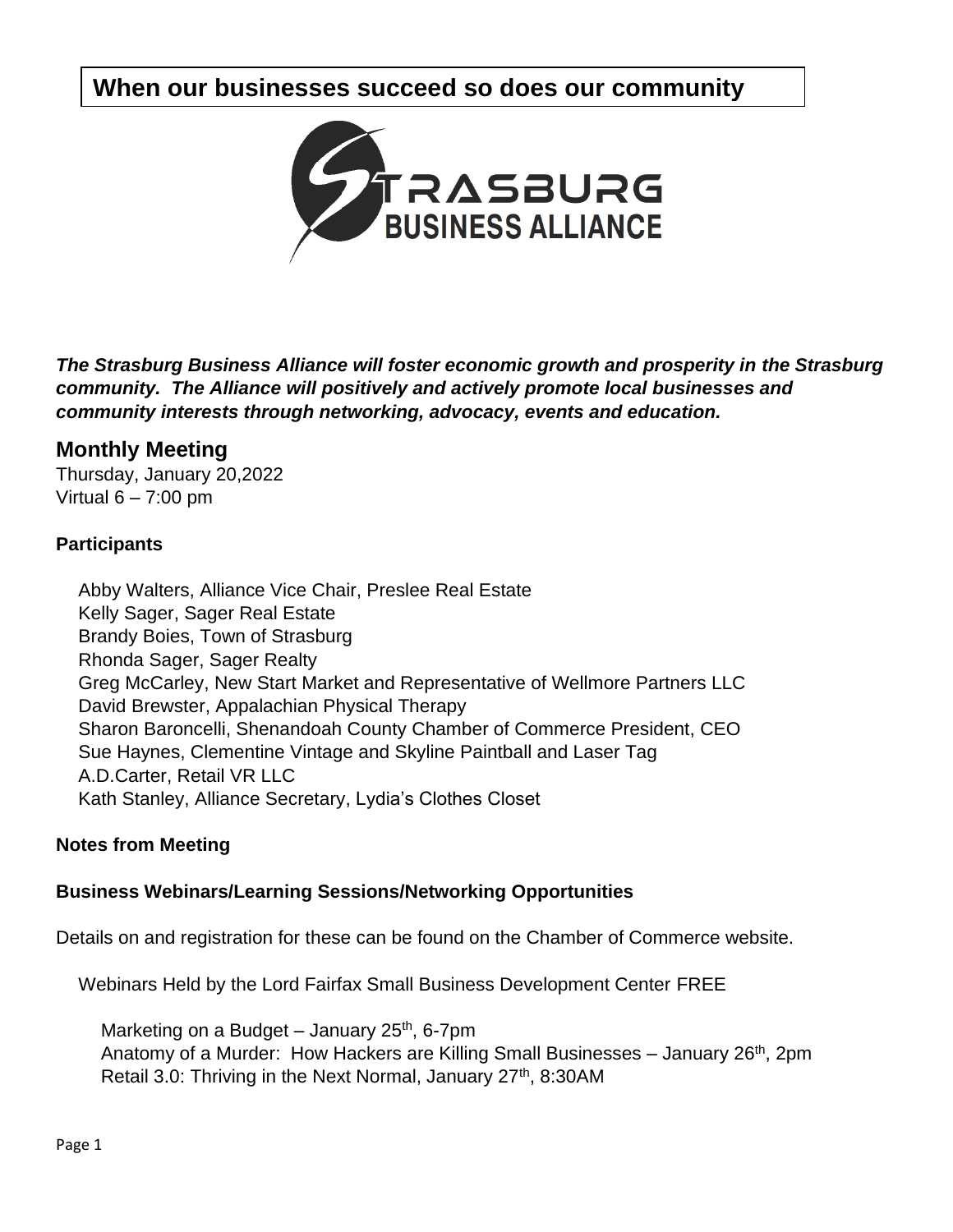Networking Luncheons, 12-1pm

January 25<sup>th</sup> – Holiday Inn Express, Woodstock March 22nd – Hampton Inn & Suites, Woodstock

Grow your Business Seminar, January 31st, 3-4pm

Starting a Business, March 24<sup>th</sup>, 9am-noon, Chamber of Commerce Office, 1-3 S. Main St, **Woodstock** 

National Small Business Week is May 1 – 7, 2022.

#### **Frosty Contest**

Congratulations to Clementine Vintage for their wonderful window during the Holiday Season. This is the second year Clementine has won this contest. Ten businesses entered the contest. Although Mayor Boies had hoped the residents from Greenfield Assisted Living could view the windows from a bus, a Covid outbreak prevented this. Mayor Boies took pictures of the windows for all participating businesses and the residents from Greenfield selected the winner from the pictures.

There was some discussion on changes for next year. Should the contest happen again, the dates for when to be ready should be announced ahead of time. Although the businesses were ready by the time of the Holiday parade, being ready before then may have been a barrier to registering.

#### **Mayfest**

Abby Walters said that planning is underway. The date for the festival had to change from the third weekend of May to the second weekend because Strasburg High School was holding its graduation on Saturday, May 21<sup>st</sup>. This year all music on Friday and Saturday will be at Strasburg Square and the popular Heels and Hops Luncheon on Friday will return. Checkout the webpage at:

[StrasburgMayfest.org](http://www.shenandoahcountychamber.com/Strasburg-Mayfest)

#### **Vintage in the Valley Festival**

The festival will occur on April 2, 2022. The first planning session is scheduled for January 26, 2022.

#### **Holiday Parade**

The Holiday Parade was a big success. One thing to consider for the next parade is to have an announcer. Sue Haynes said she had some ideas on how to set up a platform for the announcer.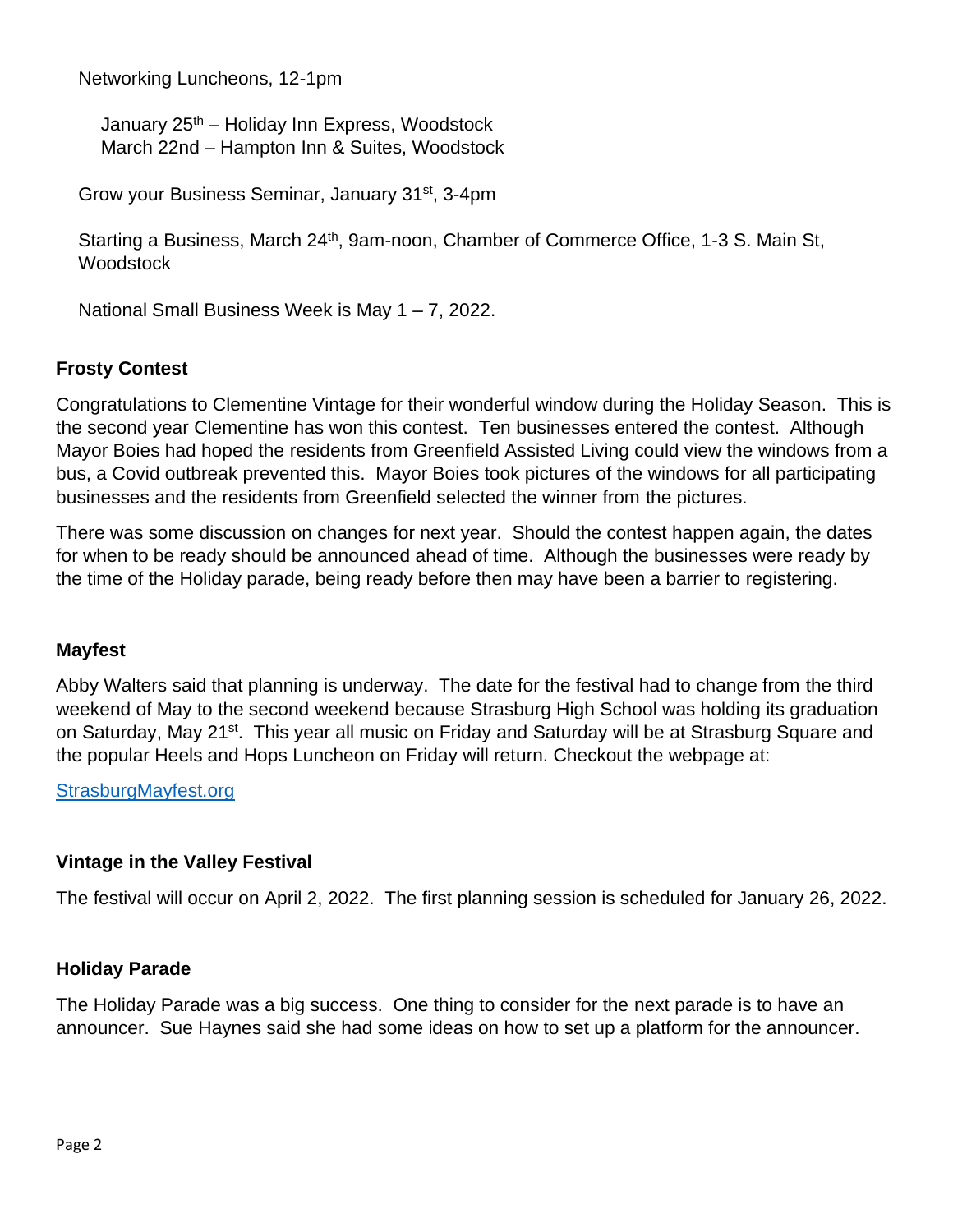## **Vacancy for Strasburg Business Alliance Secretary Position**

Kath Stanley has been in the position for the past 2 years and is ready to hand this off to someone else. A person interested in the position would be responsible for taking and preparing notes for the meetings. Once the notes are okayed by the Chair and Vice Chair, Sharon Baroncelli post under the Strasburg Business Alliance section of the Chamber's website. Abby will post the need for a new Secretary on Facebook – The Think Tank Strasburg Business Group.

## **Town Update**

The annual Cupids Market will be held February 11<sup>th</sup>.

The Town is looking to fill vacancies on the Architectural Review Board and the Planning Commission.

Ashleigh Kimmons, started as the newest Council Member in January. He took on the seat vacated by Paul Weaver who moved out of the area.

Abby said she had received some inquiries about snow removal and who was responsible for getting snow off the streets, especially in front of businesses. **ACTION:** Mayor Boies said she would get an answer on this.

## **Other Information**

Sharon shared the Northern Virginia Daily would be inserting a "Community Guide" into an upcoming edition. The "Community Guide" will also be available at the Visitor Centers.

A lot of activities are being planned this year to celebrate Shenandoah County's 250<sup>th</sup> birthday. For information, check out <https://sc250.org/> or on facebook@shenco250. Major activities start March 26<sup>th</sup>, but there are weekly postings now on the Facebook page.

The outgoing Governor's budget included funding for the Rails to Trails projects in Virginia. Sharon suggested we contact our State Senator and House Member asking for their support to keep in the budget. Sharon also shared that there is strong bi-partisan support for these types of projects.

Sharon said the Chamber is pulling together existing Love videos to highlight Valentine's Day. **ACTIONS:** If any business has Valentine specials, let her know. Sharon also asked business to check the directory on the Chamber's website to ensure their business information is up to date.

Greg McCarley said the Wellmore group was looking to do business with local organic farmers. However, he was having difficulty finding any in the area and had stretched his search footprint to 200 miles. Although they will not have the wellness center open for a couple of years, once open, they estimate they will be serving 175,000 meals a year. Abby said it takes 3 years to become organic certified and it is a very difficult process. She does not know of any organic certified farms in the area.

Mayor Boies said the name change for Lord Fairfax Community College to Laurel Ridge Community will be effective June 1, 2022.